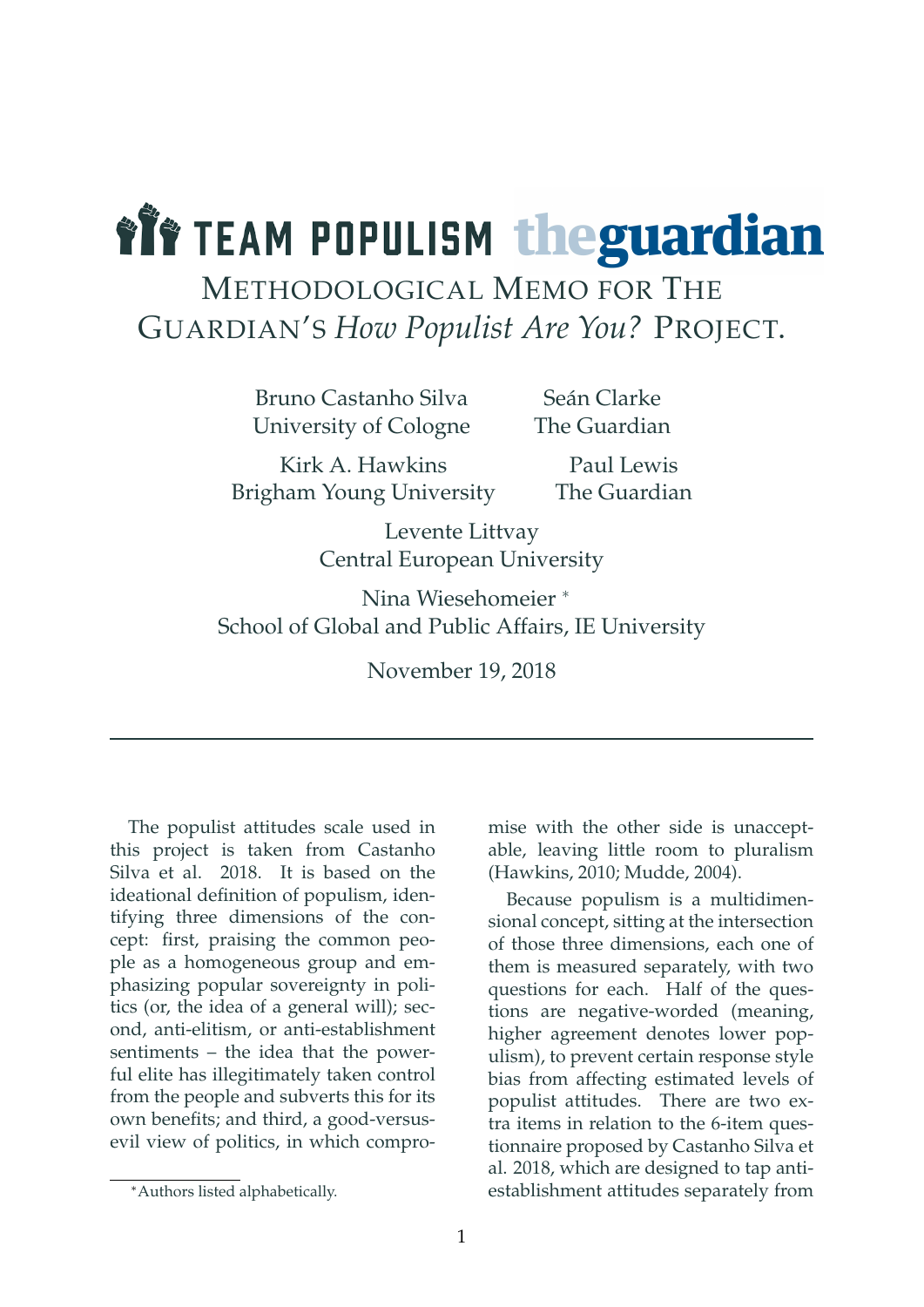## **THE TEAM POPULISM**

anti-government ones. One is from the original pre-tests by Castanho Silva et al. 2018, and the other, from Brotherton et al. 2013, measures belief in conspiracies. The overall individual level of populism is calculated as an average across all items (inverting the scores of negative-worded ones).

The measurement of ideology is an adapted Wilson-Patterson conservatism scale (Wilson and Patterson, 1968), updated and pre-tested by Central European University's Political Behavior Research Group with cross-culturally valid terms that better reflect contemporary political debate in Western countries. It consists of six items that are more liked by liberals, and six more associated with conservatism. Once again, ideology is calculated as the average agreement with those items.

We used these two scales to calculate the example politicians' (Nigel Farage, Beppe Grillo, Pablo Iglesias, Emmanuel Macron, Angela Merkel, Evo Morales, Barack Obama, Andres Manuel Lopez Obrador, Viktor Orban, Justin Trudeau, Matteo Salvini, Bernie Sanders, Donald Trump) positions with the help of an expert panel consisting mostly of journalists, biographers and social scientists who were asked to respond to the questions placing themselves into the shoes of the politicians.

#### **References**

Brotherton, Robert, Christopher C. French, and Alan D. Pickering. 2013. "Measuring Belief in Conspiracy Theories: The Generic Conspiracist Beliefs Scale." *Frontiers in psychology*, 4: 1–15.

Castanho Silva, Bruno, Ioannis Andreadis, Eva Anduiza, Nebojsa Blanusa, Yazmin Morlet Corti, Gisela Delfino, Guillem Rico, Saskia P. Ruth, Bram Spruyt, Marco Steenbergen, and Levente Littvay. 2018. "Public Opinion Surveys: a New Scale". In: *The Ideational Approach to Populism: Theory, Method & Analysis*, edited by Kirk A. Hawkins, Ryan Carlin, Levente Littvay, and Cristóbal Rovira Kaltwasser. London: Routledge.

Hawkins, Kirk A. 2010). *Venezuela's Chavismo and Populism in Comparative Perspective.* Cambridge University Press, Cambridge.

Kurdi, Benedek, and Levente Littvay. 2015. ["Does explicit instruction to an](https://lore.gu.se/digitalAssets/1531/1531719_lore_methodological_note_2015_4.pdf)[swer quickly speed up respondents in](https://lore.gu.se/digitalAssets/1531/1531719_lore_methodological_note_2015_4.pdf) web surveys?" *[LORE methodological note](https://lore.gu.se/digitalAssets/1531/1531719_lore_methodological_note_2015_4.pdf)* [2015:4.](https://lore.gu.se/digitalAssets/1531/1531719_lore_methodological_note_2015_4.pdf)

Mudde, Cas. 2004. The Populist Zeitgeist. *Government and Opposition*, 39(4):542–563.

Wilson, Glenn D. and John R. Patterson. 1968. A New Measure of Conservatism. *British Journal of Social and Clinical Psychology*, 7(4):264–269